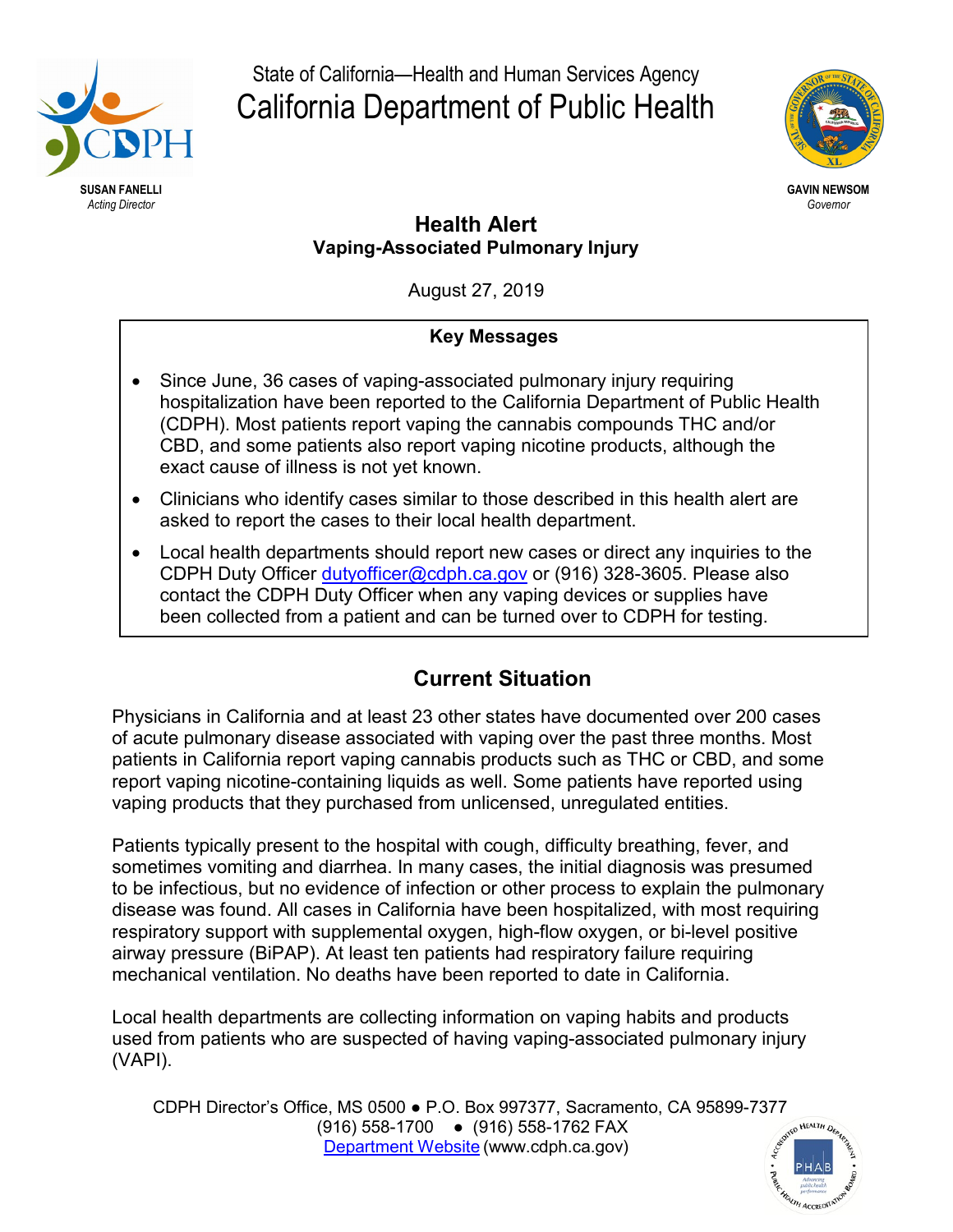### **The numbers in California as of 8/27/2019:**

Total: 36 cases (24 men, 12 women) Ages: 14-70 (median age 27) Total counties: 13 counties across the state

## **Information for Physicians and Hospitals**

The clinical presentation of VAPI can initially mimic common pulmonary diagnoses like pneumonia, but patients typically do not respond to antibiotic therapy. High clinical suspicion is necessary to make the diagnosis of VAPI. In some cases, patients sought care at outpatient clinics in the days prior to hospital presentation and received antibiotics for presumed pneumonia or bronchitis, which did not improve their symptoms.

#### **Action Items for Physicians:**

- **1)** Ask patients presenting with respiratory complaints in both outpatient and inpatient settings about their use of vaping or "dabbing" devices, especially patients who had an initial diagnosis of pneumonia or bronchitis that did not respond to antibiotics. For patients who do vape, ask these follow-up questions:
	- o **Type of vape used**
		- Do you vape nicotine-containing substances?
		- Do you vape substances that contain cannabis or cannabinoid compounds like THC and CBD?
	- o **Amount of use**
		- When was the last time you vaped?
		- How often do you vape?
		- How long have you been vaping?
	- o **Source** 
		- **Where do you purchase your vaping supplies?**
		- What brands are your vaping devices, cartridges, and oils?
- **2)** Report all suspected cases to your local health department within 24 hours.
	- o An official from your local health department may come to the hospital to interview the patient or family members, if appropriate.
	- o The local health department will collect any biospecimens remaining from the patient from the hospital laboratory. You do not have to order any specific tests on blood, urine, or cultures that you would not normally request for the care of the patient.
	- $\circ$  The local health department will collect vape devices and cartridges from the patient or family for testing. **Clinical Information on Vaping-Associated Pulmonary Injury**

#### *Clinical course*

Patients typically present for care within a few days to weeks of symptom onset. At the time of hospital presentation, patients are often hypoxic and meet systemic inflammatory response syndrome (SIRS) criteria, including high fever. In some cases, patients had progressive respiratory failure following admission, leading to intubation.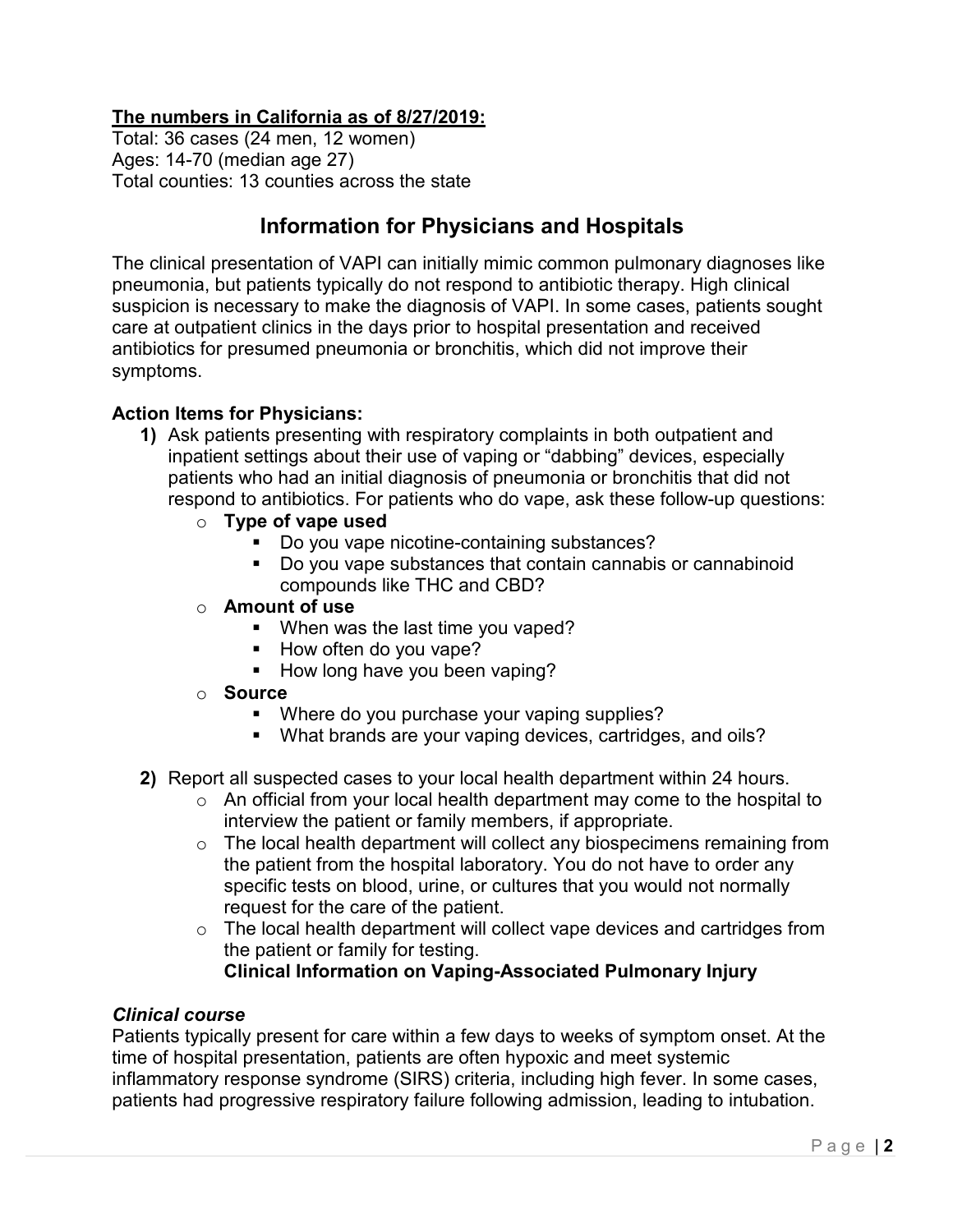Time to recovery for hospital discharge has been from days to weeks.

#### *Symptoms*

Commonly reported symptoms include:

- Shortness of breath, cough
- Fatique, body aches
- $\blacksquare$  Fever
- **Vomiting, diarrhea**

### *Laboratory findings*

- Non-specific laboratory abnormalities have been reported, including elevation in white blood cell count, transaminases, procalcitonin, and inflammatory markers.
- Negative infectious disease testing (influenza, respiratory viral panel, cultures, etc.).

#### *Imaging*

Imaging abnormalities are typically bilateral and may be described as:

- **Chest x-ray: pulmonary infiltrates or opacities**
- Chest CT: ground-glass opacities

### *Diagnosis*

VAPI is a clinical diagnosis of exclusion when infectious, rheumatologic, neoplastic, cardiac, or other processes cannot explain an acute pulmonary illness in a patient known to vape cannabinoids and/or nicotine. The diagnosis is commonly suspected when the patient does not respond to antibiotic therapy, and testing does not reveal an alternative diagnosis.

Common documented hospital diagnoses for these patients have included: acute respiratory distress syndrome (ARDS), sepsis, acute hypoxic respiratory failure, pneumonitis, and pneumonia.

## *Treatment*

Guidelines for treatment of VAPI are not yet available.

- Most patients require supplemental oxygen via nasal cannula, high-flow oxygen, bilevel positive airway pressure (BiPAP), or mechanical ventilation.
- Anecdotally, treating physicians have trialed the use of steroids with some possible benefit. Information on dosing and duration of steroids is not available.

# **Information for Local Health Departments**

## **Background**

Vaping refers to the increasingly popular practice of inhaling vapor from an e-cigarette device, which works by heating a liquid that can contain nicotine, marijuana, or other drugs. The long-term health impacts of vaping are unknown. Some individuals also use a different type of device to heat and extract cannabinoids for inhalation in a process called "dabbing." Both vaping and dabbing have been associated with VAPI.